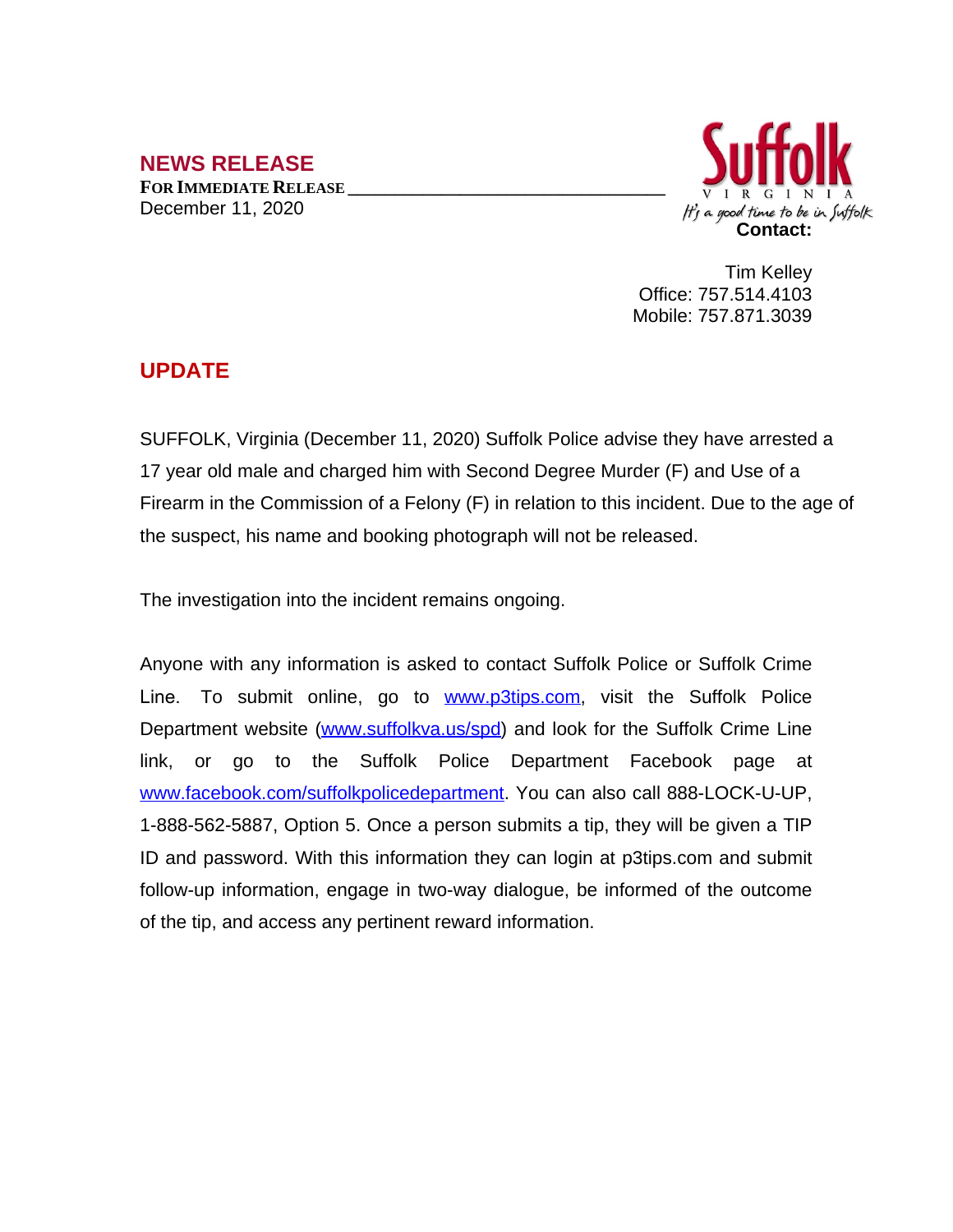## **UPDATE**

SUFFOLK, Virginia (December 7, 2020) The victim in Saturday night's shooting has been identified as Torico Reaves, Jr., age 18 of Virginia Beach, Virginia.

The investigation into the incident is ongoing. Suffolk Police ask if any citizens were present at the Wawa store Saturday evening and left prior to the arrival of Suffolk Police that they contact Suffolk Police or use Suffolk Crime Line to share any information they may have. To submit online, go to [www.p3tips.com](http://www.p3tips.com), visit the Suffolk Police Department website [\(www.suffolkva.us/spd](http://www.suffolkva.us/spd)) and look for the Suffolk Crime Line link, or go to the Suffolk Police Department Facebook page at [www.facebook.com/suffolkpolicedepartment](http://www.facebook.com/suffolkpolicedepartment). You can also call 888-LOCK-U-UP, 1- 888-562-5887, Option 5. Once a person submits a tip, they will be given a TIP ID and password. With this information they can login at p3tips.com and submit follow-up information, engage in two-way dialogue, be informed of the outcome of the tip, and access any pertinent reward information.

## **SUFFOLK POLICE INVESTIGATING SHOOTING**

SUFFOLK, Virginia (December 5, 2020) Suffolk Police are investigating a shooting which took place in the parking lot at the Wawa store in the 2900 block of Godwin Boulevard this evening, Saturday, December 5, 2020. Emergency Dispatch was notified of the incident at approximately 6 p.m.

Suffolk Police responded to the location in relation to the report of shots fired and, shortly after reaching the scene, were advised that a male victim had arrived at a local hospital with life threatening gunshot wounds and was later pronounced deceased.